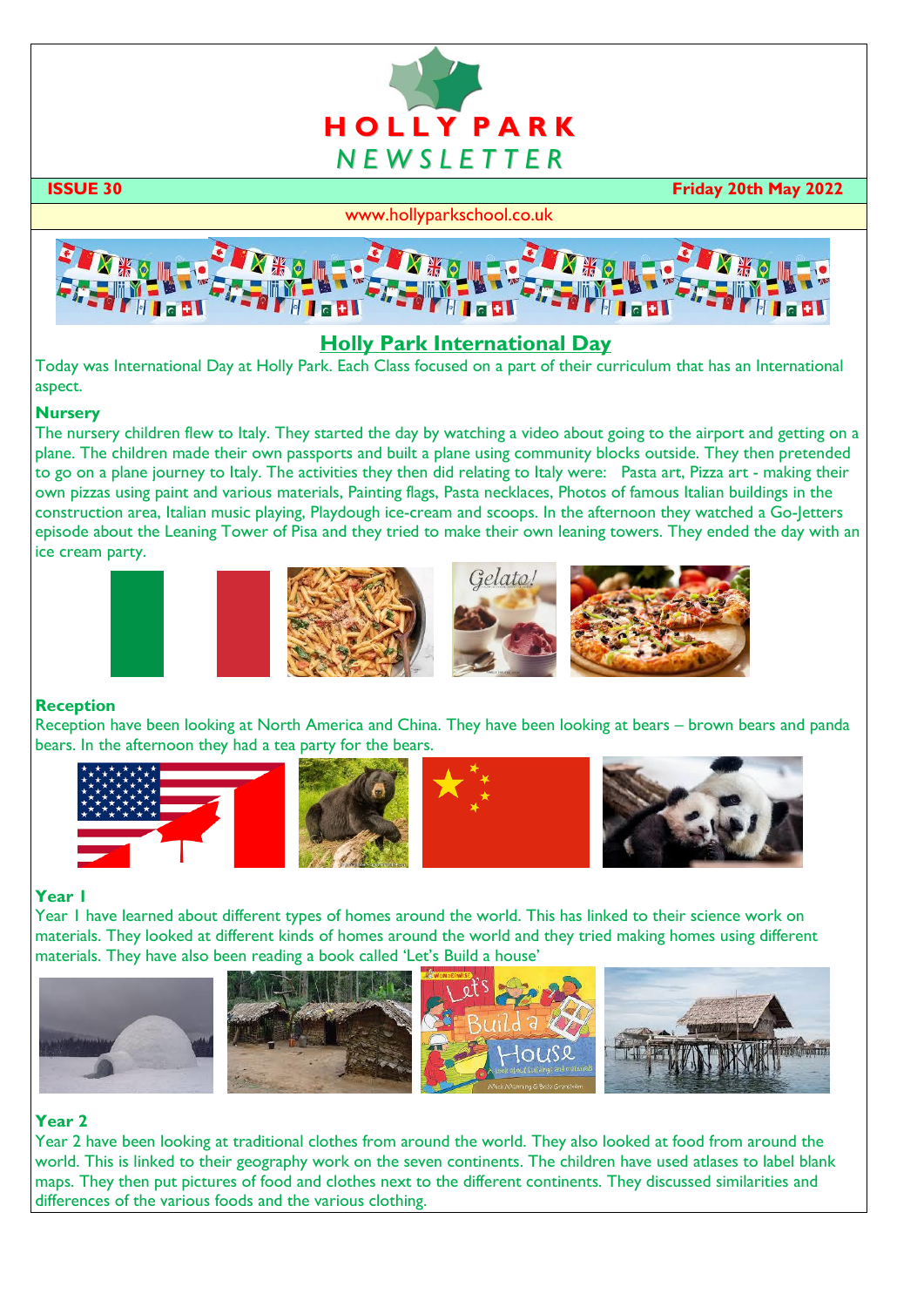

#### **Year 3**

In Year 3, the children used the laptops and used Google earth to look at iconic places of interest around the world such as Big Ben, London (United Kingdom) Eiffel Tower, Paris (France) Statue of Liberty, New York (America) Sydney Opera House (Australia) Taj Mahal, Agra (India) Statue of Christ the Redeemer, Rio (Brazil) Horseshoe Falls, Niagara (Canada) Leaning Tower of Pisa (Italy) Pyramids, Giza (Egypt) Mount Vesuvius (Italy). They also used it to locate and look more closely at Holly Park School, and their own address within the United Kingdom.

The children in Hazel Class also made Khatam clay tiles as part of their art work on sculpture. Khatam tiles are from Iran. They used Islamic art patterns to decorate them



#### **Year 4**

As part of their geography curriculum focussing on a European country, Year 4 looked at Spain for the day. This is in a modern day context but also in the context of their topic on the Tudors as they are looking at the Spanish Armada and its route. They will located Spain on a map and also significant places within Spain. They had a go at some Flamenco dance steps and listened to phrases in Spanish music. In art they looked at the work of a Spanish artist who is based in Barcelona and tried to create watercolours in his style.



# **Year 5**

For International Day Y5 explored the topography and biomes of Ghana and Madagascar. The children wrote a postcard to a friend/family member detailing the journey from Ghana's capital, Accra to another Ghanaian city. They also created a poster comparing and contrasting the different biomes.





# **Jubilee Gifts**

In June 2022, the United Kingdom will once again be in the spotlight around the world while we raise a glass in celebration of a historic event - Her Majesty Queen Elizabeth's 70 Year Reign. Our PTA at Holly Park Primary School is offering these two products personalised with our school logo (at the back) to mark this incredible occasion. You can order these goods at [https://www.pta-events.co.uk/hollyparkpta.](https://www.pta-events.co.uk/hollyparkpta) There is a deadline for the orders. They must be received the week after half term. The goods will be wonderful keepsake's for years to come when your children are adults.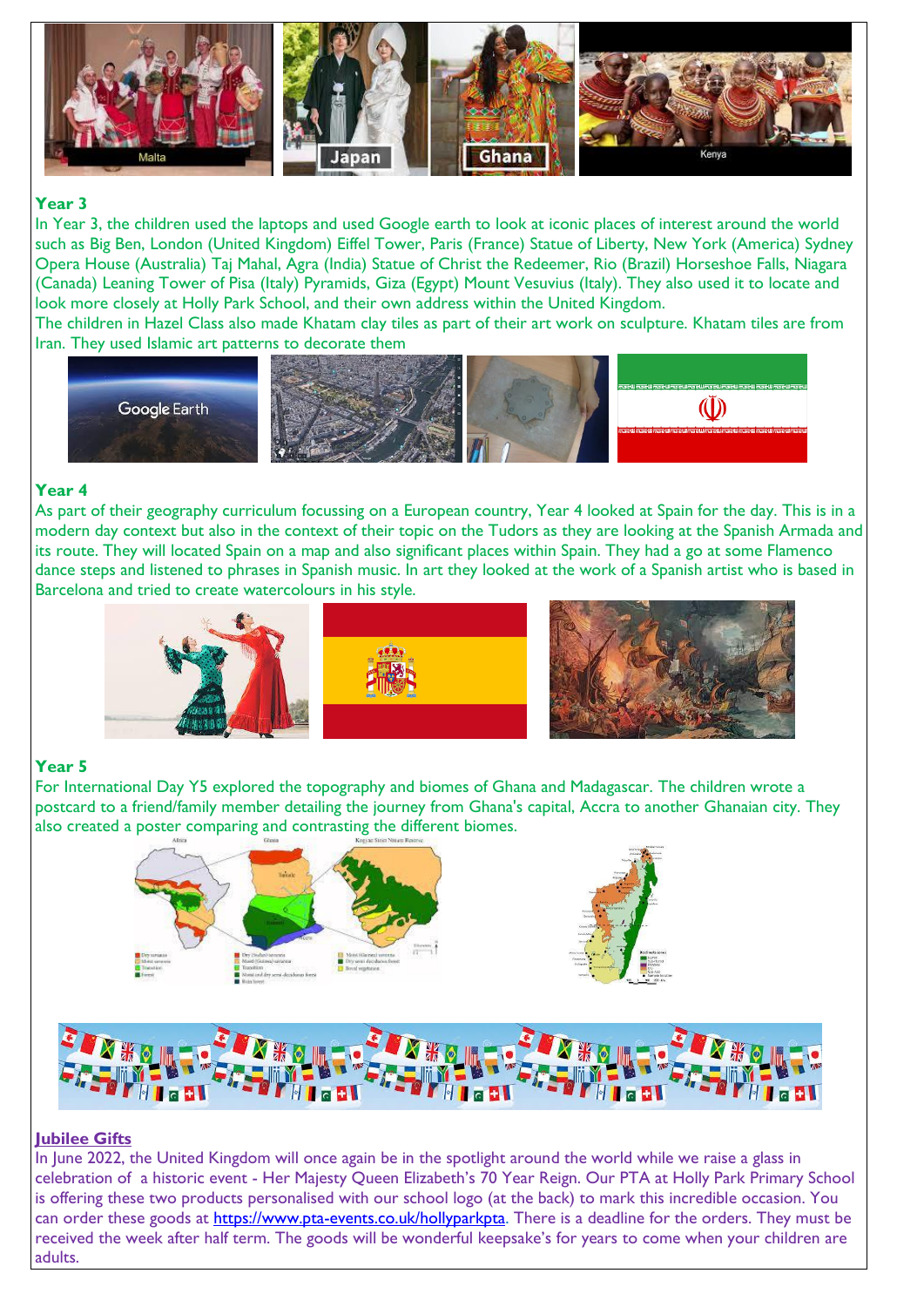Platinum Jubilee Celebration Mug and Bear. The bear is 12 cm high and exceeds the European Toy Safety Standards EN71 (all Parts), safe for all ages and mugs are dishwasher safe. £10





The Queen's Platinum Jubilee tote bag. 38x42cm canvas bag £7



# **Online Safety Meeting for Parents**

Do you know what your child is doing on their computer or ipad? Do you know which sites are safe? Are you aware of all of the dangers of your child having a mobile phone? Are your children sending messages on x box? Is your child playing appropriate games? What are the dangers of Apps? What social media is suitable for my child? How much screen time is acceptable? On Tuesday 7th June we have paid for an outside company to come in and talk about onlinesafety all day with classes and also to do a meeting for parents at 9am to help parents think about keeping children safe at home on computers, ipads etc when they are playing games and using the Internet. We have run these sessions for the last few years and they have been a great success. Parents found it scary, thought provoking and extremely useful. It is very important to be one step ahead of your child as technology becomes more a part of children's everyday lives. Whatever your child's age or year group, the meeting will be appropriate and useful. I would urge as many parents as possible to come along to the school hall at 9am on Tuesday  $7<sup>th</sup>$  lune.



# **Celebrating The Queen's Platinum Jubilee Next Week**

Our celebrations for the Jubilee will be on Friday  $27<sup>th</sup>$  May – the day before the half term holiday. We would like ALL of the children to come to school dressed as a King or a Queen for the day. There will be Maypole dancing workshops across the day which the older children will participate in and the younger children will watch. There will be a special Jubilee lunch that day which will be eaten out in the playground – in a street party style. If you would like your child to have the special Jubilee lunch, please contact the school office by the Friday before (20th)

# **Jubilee Lunch**

Cheese sandwiches Chicken sandwiches Jam sandwiches

Pizza fingers

Vegetable sticks and hummus

Sausage rolls Vegetarian Mexican bean rolls

Jelly

Cup cakes

Flap Jacks

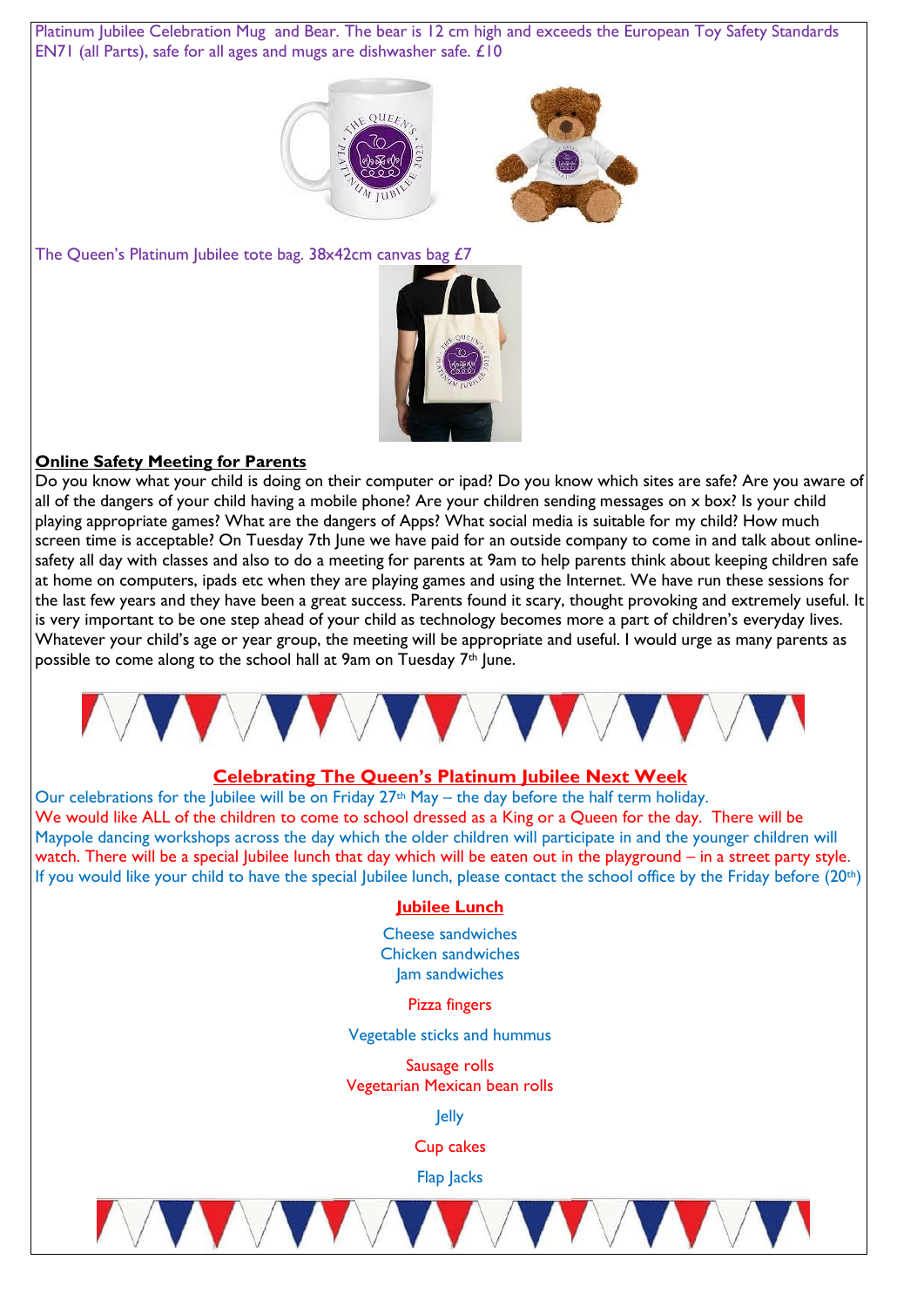#### **Year 6 Residential to Norfolk Lakes**

The Y6 children have had a marvellous week in Norfolk and they were so lucky with the weather. Over the week they have done a wonderful range of activities such as: caving, stand up body boarding, canoeing, archery, fencing, climbing, volley ball, obstacle course, blind trail, a lake walk, bouldering, compass skills and wide games. Many thanks go to the staff who gave up their own free time to be with the children 24/7 in order to provide this amazing experience. It is not something that schools have to do and it is a great deal of work and responsibility. I hope that both parents and children will be grateful for the life long memories that have been created this week – which will stay with the children for the rest of their lives. Thanks to Miss Michael who organised and led the trip and also to Miss Roe, Mrs Thomas, Mr Carini, Mr Reid and Muna.



# **Climate Change Week**

After half term we are holding our very own Climate Change Week. We feel that this is a very important focus area especially following on from COP 26 in November 2021 – this was the United Nations Climate Change Conference. For change to happen, it is very important that young people (The future generation of adults) are aware and involved with Climate Change. Our school PHSE curriculum looks at the environment across the age ranges and deals with objectives such as:

- Know some of the things they can do at home and at school to help the environment
- Be able to talk about where food comes from and some of the ethical questions around food supply
- Be able to explain the ethical considerations and environmental impact of buying products
- Consider the schools contribution to protecting the environment

We are using three books as a focus for the activities, learning and discussions that will happen during our HPS Climate Week.









Each class will produce work to go into our very own Holly Park Climate Change big book.

We are asking parents to make donations of books to support this climate change focus. We feel that it is important to make sure that there are books available in all class rooms from nursery to Y6 and in our reading challenge on this important theme. A book list of climate change books that we would love to have is attached to this newsletter. We will be collecting climate changes books through May and June. We really appreciate this help from parents. Thank you for your support.

# **Y2 Parents Having Lunch This Week**

At the end of Year 2, the children stop receiving a free lunch and have to pay for their school lunch as they move in to Year 3. To help parents of Year 2 children see what the quality of the lunch is like, we invited 12 Year 2 parents to come in to school every day over this week and sample the lunch.

The parents who came really enjoyed the lunches. They were impressed with the food and commented on how flavoursome the food was. It was a really good thing to have done and we will definitely think about doing it again. In the Autumn term we will be inviting governors in to have lunch with the children.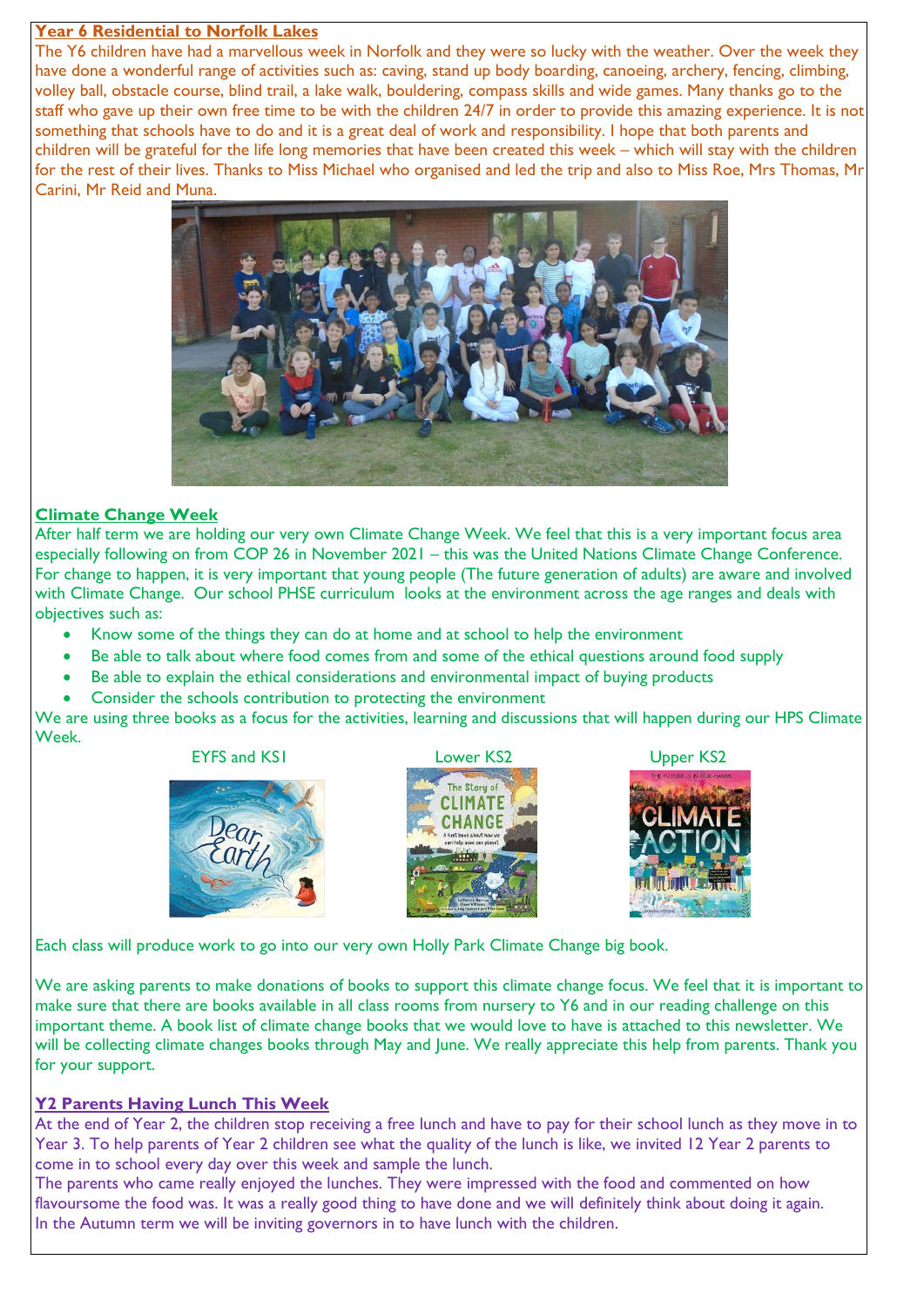

# **Climate Change Book List**

Dear Earth by Isabell Otter and Clara Anganuzzi

The story of Climate change by Catherine Barr and Steve Williams

Climate Action: The future is in our hands – Climate Action by Georgina Stevens and Katie Rewse

[Fever at the Poles by Stephen Aitken](https://www.feministbooksforkids.com/books-about-climate-change/#Fever_at_the_Poles_by_Stephen_Aitken)

[The Magic School Bus and the Climate Challenge by Joanna Cole](https://www.feministbooksforkids.com/books-about-climate-change/#The_Magic_School_Bus_and_the_Climate_Challenge_by_Joanna_Cole)

[The Fog by Kyo Maclear](https://www.feministbooksforkids.com/books-about-climate-change/#The_Fog_by_Kyo_Maclear)

[The Lorax by Dr. Seuss](https://www.feministbooksforkids.com/books-about-climate-change/#The_Lorax_by_Dr_Seuss)

[The Polar Bears' Home by Lara Bergen](https://www.feministbooksforkids.com/books-about-climate-change/#The_Polar_Bears_Home_by_Lara_Bergen)

[The Lonely Polar Bear by Khoa Le](https://www.feministbooksforkids.com/books-about-climate-change/#The_Lonely_Polar_Bear_by_Khoa_Le)

[Our House Is on Fire: Greta Thunberg's Call to Save the Planet by Jeanette Winter](https://www.feministbooksforkids.com/books-about-climate-change/#Our_House_Is_on_Fire_Greta_Thunbergs_Call_to_Save_the_Planet_by_Jeanette_Winter)

[What is Climate Change? by Gail Herman](https://www.feministbooksforkids.com/books-about-climate-change/#What_is_Climate_Change_by_Gail_Herman)

[Under the Weather by Tony Bradman](https://www.feministbooksforkids.com/books-about-climate-change/#Under_the_Weather_by_Tony_Bradman)

[A Hot Planet Needs Cool Kids by Julie Hall](https://www.feministbooksforkids.com/books-about-climate-change/#A_Hot_Planet_Needs_Cool_Kids_by_Julie_Hall)

[Mission: Save the Planet by Sally Ride and Tam O'Shaunghnessy](https://www.feministbooksforkids.com/books-about-climate-change/#Mission_Save_the_Planet_by_Sally_Ride_and_Tam_OShaunghnessy)

[No One Is Too Small to Make a Difference by Greta Thunberg](https://www.feministbooksforkids.com/books-about-climate-change/#No_One_Is_Too_Small_to_Make_a_Difference_by_Greta_Thunberg)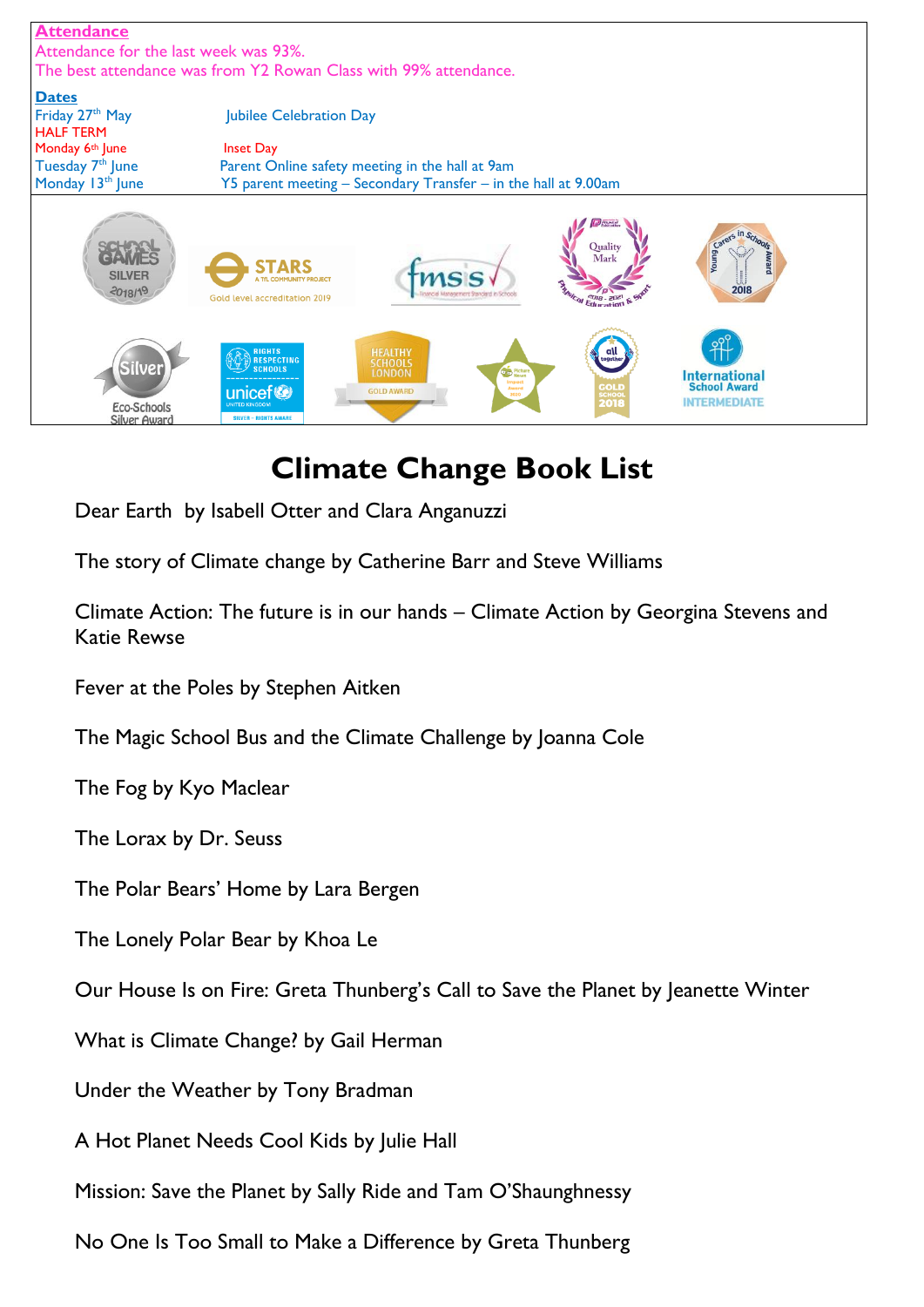[How You Can Save the Planet](https://www.penguin.co.uk/books/317556/how-you-can-save-the-planet/9780241453049.html) by Hendrikus van Hensbergen

[Stuff](https://www.penguin.co.uk/books/319454/stuff/9780241489437.html) by Maddie Moate & Paul Boston

[Climate Rebels](https://www.penguin.co.uk/books/316093/climate-rebels/9780241440421.html) by Ben Lerwill

I Love You, Blue by Barroux

The Great Barrier Reef by Helen Scales

Be The Change (poems to help you save the world) by Liz Brownlee, Matt Goodfellow & Roger Stevens.

Great Women who save the Planet by Kate Pankhurst

How to Help a Hedgehog and Protect a Polar Bear by Dr Jess French and Angela Keoghan

Tree Full of Wonder by Anna Smithers

Greta and the Giants by Zoe Tucker

Fourteen Wolves: A Rewilding Story by Catherine Barr

There's a Rang-Tan in my Bedroom by James Sellick

This Book will (Help) Cool the *Climate* by Isabel Thomas.

[Clean Up!](https://www.penguin.co.uk/books/308216/clean-up-/9780241345894.html) by Nathan Bryon & Dapo Adeola

[The Extraordinary Life of Greta Thunberg](https://www.penguin.co.uk/books/316876/the-extraordinary-life-of-greta-thunberg/9780241443897.html) by Devika Jina & Petra Braun [The Bear in the Stars](https://www.penguin.co.uk/books/316224/the-bear-in-the-stars/9780241441923.html) by Alexis Snell

[Charlie and Lola: Look After Your Planet](https://www.penguin.co.uk/books/60114/charlie-and-lola--look-after-your-planet.html) by Lauren Child

The Happy Hedgerow by Elena Mannion and Erin Brown

What a Wonderful World by Leisa Stewart-Sharpe and Lydia Hill

The Tale of the Whale by Karen Swann and Padmacandra

Song of the Dolphin Boy by Elizabeth Laird

Dear Greenpeace by Simon James